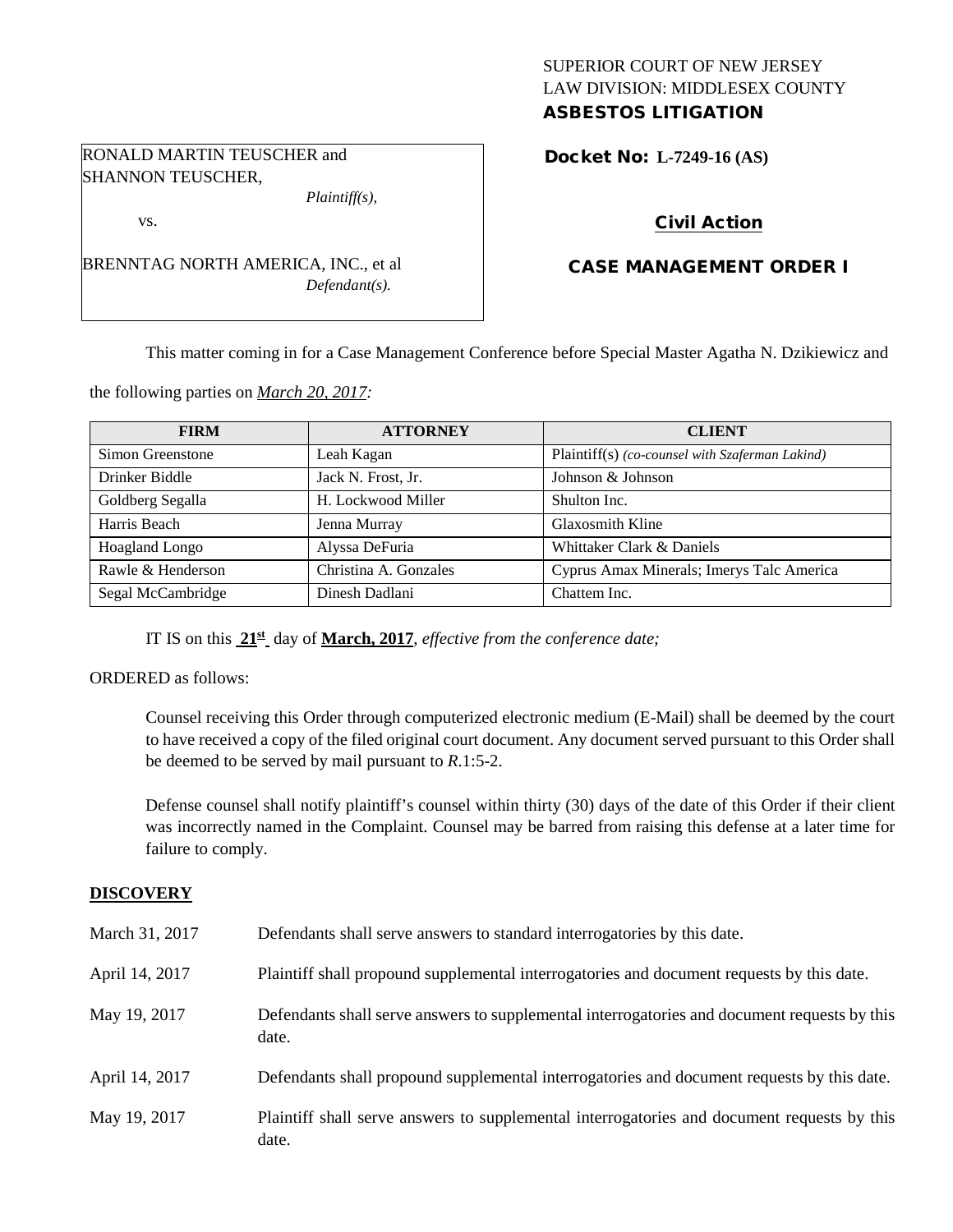- July 7, 2017 Fact discovery, including depositions, shall be completed by this date. Plaintiff's counsel shall contact the Special Master within one week of this deadline if all fact discovery is not completed.
- July 7, 2017 Depositions of corporate representatives shall be completed by this date.

### **EARLY SETTLEMENT**

July 21, 2017 Settlement demands shall be served on all counsel and the Special Master by this date.

### **SUMMARY JUDGMENT MOTION PRACTICE**

- July 21, 2017 Plaintiff's counsel shall advise, in writing, of intent not to oppose motions by this date.
- August 4, 2017 Summary judgment motions shall be filed no later than this date.
- September 1, 2017 Last return date for summary judgment motions.

### **MEDICAL DEFENSE**

- June 30, 2017 Plaintiff shall serve medical expert reports by this date.
- June 30, 2017 Upon request by defense counsel, plaintiff is to arrange for the transfer of pathology specimens and x-rays, if any, by this date.
- September 8, 2017 Defendants shall identify its medical experts and serve medical reports, if any, by this date. In addition, defendants shall notify plaintiff's counsel (as well as all counsel of record) of a joinder in an expert medical defense by this date.

## **LIABILITY EXPERT REPORTS**

July 21, 2017 Plaintiff shall identify its liability experts and serve liability expert reports or a certified expert statement by this date or waive any opportunity to rely on liability expert testimony.

September 8, 2017 Defendants shall identify its liability experts and serve liability expert reports, if any, by this date or waive any opportunity to rely on liability expert testimony.

### **ECONOMIST EXPERT REPORTS**

July 21, 2017 Plaintiff shall identify its expert economists and serve expert economist report(s), if any, by this date or waive any opportunity to rely on economic expert testimony.

September 8, 2017 Defendants shall identify its expert economists and serve expert economist report(s), if any, by this date or waive any opportunity to rely on economic expert testimony.

## **EXPERT DEPOSITIONS**

September 29, 2017 Expert depositions shall be completed by this date. To the extent that plaintiff and defendant generic experts have been deposed before, the parties seeking that deposition in this case must file an application before the Special Master and demonstrate the necessity for that deposition. To the extent possible, documents requested in a deposition notice directed to an expert shall

\_\_\_\_\_\_\_\_\_\_\_\_\_\_\_\_\_\_\_\_\_\_\_\_\_\_\_\_\_\_\_\_\_\_\_\_\_\_\_\_\_\_\_\_\_\_\_\_\_\_\_\_\_\_\_\_\_\_\_\_\_\_\_\_\_\_\_\_\_\_\_\_\_\_\_\_\_\_\_\_\_\_\_\_\_\_\_\_\_\_\_\_\_\_\_\_\_\_\_\_\_\_\_\_\_\_\_\_\_\_